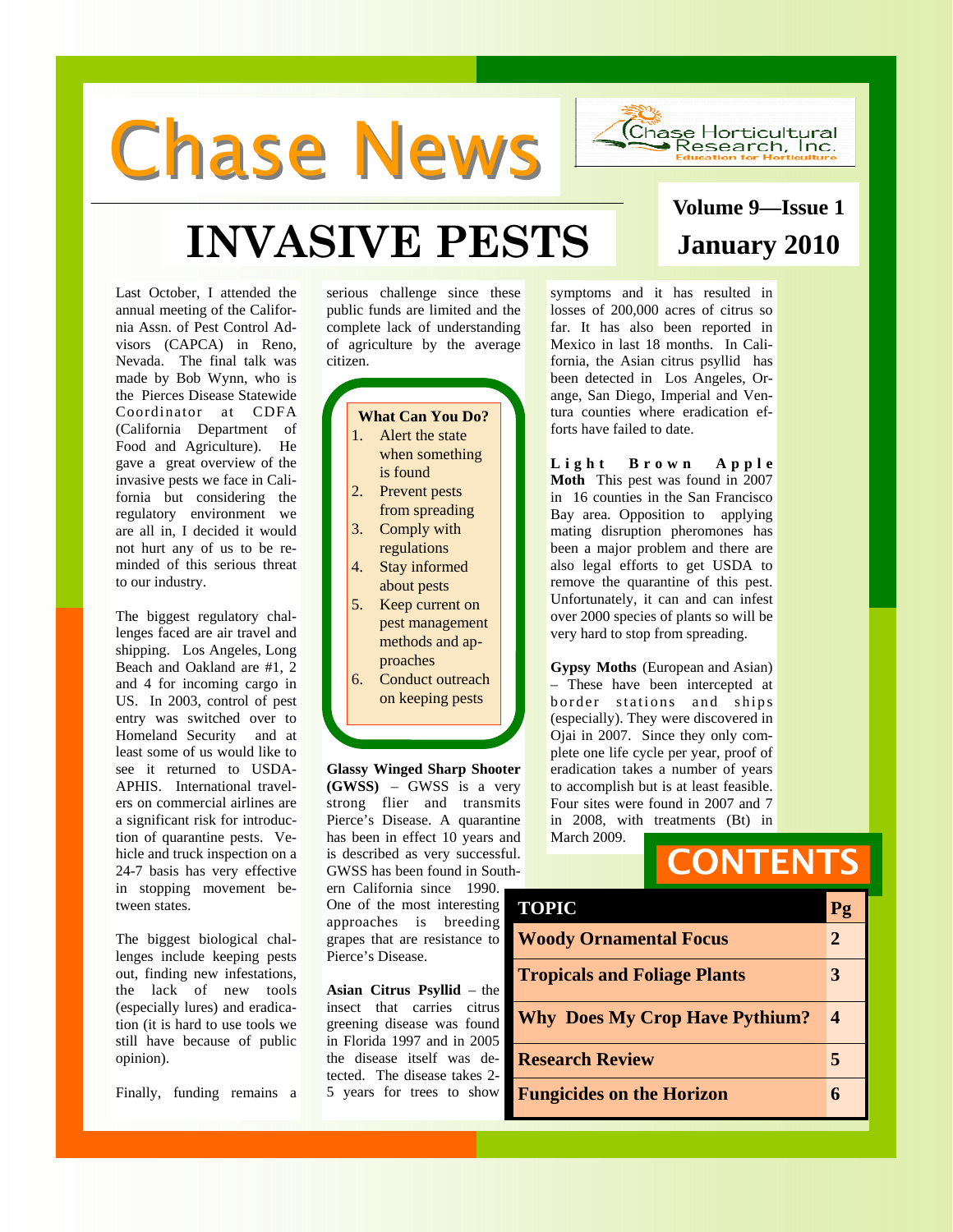#### **Page 2** Chase News

## **WOODY ORNAMENTAL FOCUS**

**AFFECT OF NITROGEN RATE ON CERCOSPORA LEAF SPOT ON CRAPE MYR-TLE—**Hagan, Akridge and Bowen

(Auburn University) conducted a four year study on field-grown crape myrtle in Alabama. This disease causes leaf spots and defoliation which greatly reduces the desired fall color display of crape myrtle. Previous studies have shown that increasing levels of nitrogen resulted in reduced severity of Cercospora leaf spot on flowering dogwood,

Cercospora leaf spot on Crape myrtle



walnut anthracnose and a number of bacterial and leaf spot diseases on foliage plants.

The current studies evaluated effects of nitrogen rate (from ammonium nitrate) on untreated trees as well as a set treated with Heritage (applied on a 14 day interval from May through July). Cercospora leaf spot (caused by *Cercospora lythracearum*) was not present in two of the years and only appeared at low levels in the third year. The researchers reported that powdery mildew was light in the years of the study and was not affected by nitrogen rate. Cercospora leaf spot was lower at higher rates of nitrogen.

Heritage application effectively suppressed disease regardless of nitrogen rate. The numbers in the table above show a cumulative disease severity rating for each year (numbers in the same column followed by a different letter are significantly different).

Regardless of Cercospora severity, nitrogen rate did not reduce tree growth. The researchers concluded that increasing nitrogen rate was less effective than Heritage in controlling Cercospora leaf spot. For the full report see: Plant Health Progress doi:10.1094/PHP-2009- 1214-01-RS.

| <b>Effect of Heritage on severity of</b><br><b>Cercospora leaf spot on Crape</b><br><b>Myrtle</b> |                  |        |        |  |
|---------------------------------------------------------------------------------------------------|------------------|--------|--------|--|
| <b>Treatment</b>                                                                                  | 2003             | 2004   | 2005   |  |
| Untreated                                                                                         | 3565 a           | 5115 a | 1905 a |  |
| Heritage                                                                                          | 275 <sub>b</sub> | 1063 b | 129h   |  |

#### **FUNGICIDE RESISTANCE IN**  *PHYTOPHTHORA CINNA-*

*MOMI***—**Hu, Hong, Stromberg and Moorman reported on studies they conducted on mefenoxam (the active ingredient in Subdue MAXX) resistance in this common pathogen of woody ornamentals. They tested 65 isolates from a Virginia ornamental nursery and found varying levels of resistance to this fungicide based on lab testing. They followed up with a bioassay using lupine seedlings and found that Subdue MAXX was still effective in controlling disease regardless of the lab determination of resistance level of the *Phytophthora*  isolate. This makes the use of lab testing for fungicide resistance (at least for Subdue MAXX) of questionable value in determining continued effective use on plants. For a complete report see: Plant Disease 94:39-44 (2009).

**NEW FUSARIUM DISEASE ON PALMS IN FLORIDA—** University of Florida researchers, Elliott et al. recently described a new Fusarium disease on queen palm (*Syagrus romanzoffiana*) and Mexican fan palm (*Washingtonia robusta*) that first appeared in 2004 in Florida. It has spread throughout the south of Florida in the past five years and results in a rapid decline and death (within 2-3 months of the first signs of disease). Initial symptoms include a one-sided wilt or death of fronds as well as a reddish-brown stripe on the petiole and rachis of the affected leaf. Browning of the vascular system is also present. There has been no evidence of trunk infection in this disease. A similar disease has been present in Southern California on Canary Island Date palm (*Phoenix canariensis*) for the past 30 years. The Fusarium wilt on Canary Island Date palms can take years to develop in California and has been shown to be transmitted via pruning saws. For a complete report see: Plant Disease 94:31-38 (2009).

**RECYCLED MUSHROOM COMPOST (MC) CONTROLS ARTILLERY FUNGUS IN THE LANDSCAPE–** Artillery fungi are found in tropical plant production as well as landscapes throughout the southern states especially. The spores of the fungus detract from the aesthetic quality of the plant as well as attaching to buildings and cars. Fidanza and Davis (Penn State University) performed studies to evaluate the effect of composted mushroom compost on development of *Sphaerobolus*. They incorporated different amounts of MC into commercial landscape mulches. The data shown in the table summarizes the severity of artillery fungus infestation that resulted. The numbers are the area under the disease progress curve (AUDPC). Means followed by the same letter were not statistically different. These results indi-

| Percentage of<br><b>Mushroom Compost</b> | <b>AUDPC</b> |
|------------------------------------------|--------------|
|                                          | 12152a       |
| 10                                       | 10566a       |
| 20                                       | 6713 b       |
| 40                                       | 1927 c       |
| 100                                      | 166c         |

cate that levels as low as 20% can cut the severity of infestation by 50% and a rate of 40% mushroom compost was more than 80% effective. The researchers suggest that this may be due to beneficial organisms in the MC. For the report see—Journal of Environmental Horticulture 27(4):238-240 (2009).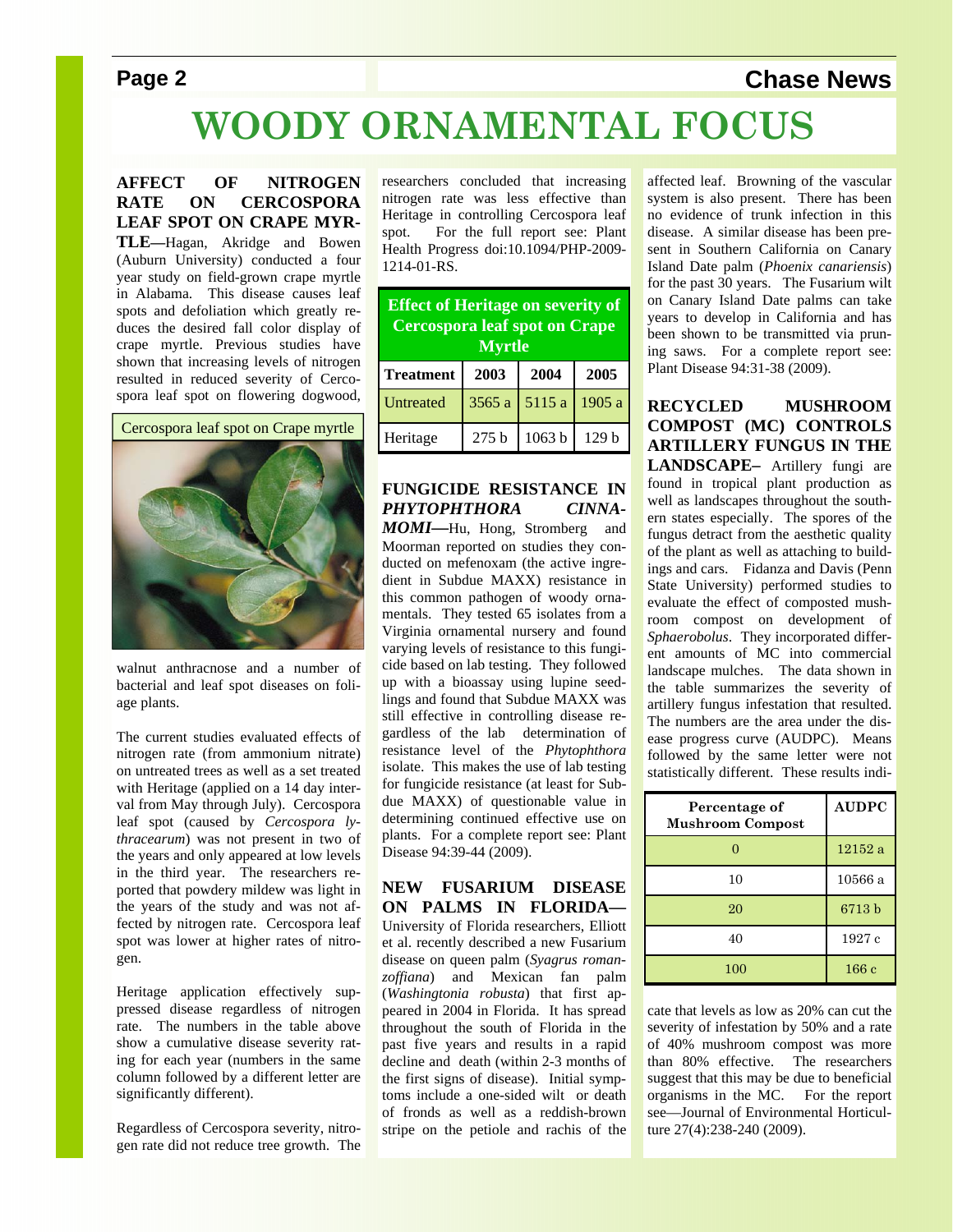#### **Page 3** Chase News

### **TROPICALS AND FOLIAGE PLANTS**

**Erwinia Soft Rot on Calla Lilies**—Ngamau, Mugai and Ng'ayu reported on research conducted in Kenya on the effect of irrigation and mulching on severity of Erwinia soft rot on Calla



lily. Two cultivars were used ('Black Magic' and 'Florex Gold') and plants were irrigated by drip or overhead at

three different rates. They included treatments of no mulch compared to sawdust or woodshavings as mulch. 'Black Magic' (purple bars) was more severely affected by Erwinia than the 'Florex Gold' (blue bars) and as would be expected overhead irrigation treatments had more disease than drip irrigated. Mulching did not affect disease severity

but it did reduce flower number and quality. This research was reported in **Acta Horticulturae** (2008).

*Irrigation method is more effective in reducing Erwinia soft rot than bactericides* 

**Exserohilum Leaf Spot on Tiger Grass—**Brunings et al. recently reported on a leaf spot on Tiger grass (*Thysanolena maxima*), a landscape grass grown throughout southern Florida. The disease was found in landscapes in south Florida and the Florida Keys as well as in commercial nurseries. The leaf spot was caused by *Exserohi-*



*lum rostratum* which is a fungus closely related to *Helminthosporium, Bipolaris*  and *Drechslera*. Symptoms appear as soon as 12 hours after infection and can result in extensive necrosis. Infected leaf tips turn light brown and curl with a yellow margin.

I worked on this group of leaf spots on palms and bromeliads when I worked for the University of Florida in the 1980s. Research on the effect of micronutrients on Exserohilum leaf spot on Areca palms showed a that the plant was sensitive to the minor elements themselves. Many fungicides used in the mid 80's contained some of the same minor elements (manganese, iron and copper) as nutritional sprays (like Fe Sequestrene) and both groups actually caused leaf spots that were indistinguishable from the fungal leaf spot without lab culturing. The overall result was that the fungicides, while effective, appeared to fail since more spots formed on treated plants.

Without specific testing on Tiger grass, I would avoid use of fungicides containing these minor elements to control Exserohilum leaf spot on this grass. The newer fungicides which should be very effective include those with chlorothalonil (like Daconil), strobilurins (like Compass O) and fludioxinil (Medallion).

# **C B B A**

#### **DIAGNOSTICS**

Over the past few months, we received quite a few samples of tropical plants in our diagnostic lab. We saw many cases of anthracnose caused by *Colletotrichum* (*Adenium, Aglaonema* (image A)*, Chamaedorea elegans, Ficus elastica, Mandevilla*) as well

as bacterial diseases like Xanthomonas on Fittonia (image B) and Pseudomonas on bougainvillea. One sample of Bipolaris leaf spot and blight on Areca palm (*Chrysalidocarpus*) (see image C) and pink on Kentia palm and Neanthe bella (*Chamaedorea elegans*) also came in. We found Thielaviopsis stem rot on Kentia palm and both Cylindrocladium root and petiole rot and Phytophthora root and crown rot on Spathiphyllum. With this growth in sample input in tropicals, we will be devoting more space in **Chase News** every month to tropicals including disease control information.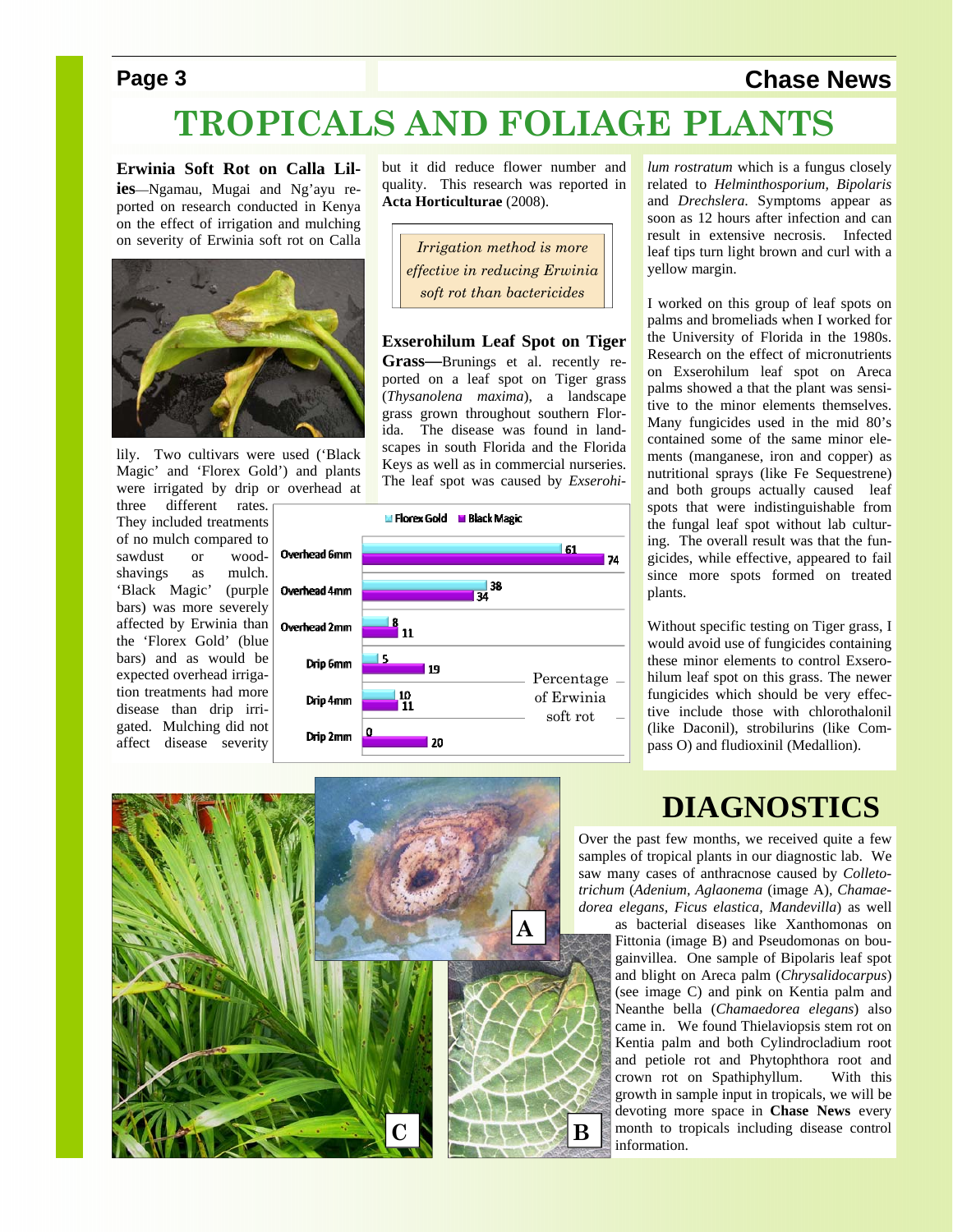#### **Page 4** Chase News

## **WHY DOES MY CROP HAVE PYTHIUM?**

My first concern is always whether or not you have an accurate diagnosis. Without a current diagnosis, many growers guess what is wrong and the most common guess for any root loss is always Pythium. So—what does Pythium look like?

For most of us, Pythium causes root rot. But to tell the truth we have been seeing quite a variety of symptoms including sudden wilt, stem rot, black streaks on stems and even collapsed stem sections well above the potting medium level. Many of these symptoms are not accompanied by the typical root loss we all expect from *Pythium*. We also see yellowing of lower leaves, leaf drop, marginal leaf burning (see bamboo below)



and of course damping-off on seedlings. In some crops, aerial blighting can also occur with a very white cottony growth on stems and leaves (Pythium aerial blight on turf). The Alyssum seedlings below have typical damping-off symptoms.



Many other fungi and some bacteria also cause some or all of these symptoms including *Rhizoctonia, Fusarium, Phytophthora* and *Thielaviopsis.* A further complication is that in some cases, more than one fungus is involved in the dis-

ease.

When you are trying to discover the source or cause of a disease, it is critical to know how the pathogen gets around in our industry as well as the

conditions that promote its development. The first step is to find out if it has been introduced into your nursery or greenhouse in some way.

There are many, many, many different reasons.

ways to get a Pythium problem. The most common means of introducing Pythium into a crop is through **used pots, flats** and on **contaminated benches**. We have seen Pythium carried from crop to crop when flats must be recycled without an effective cleaning

> and treatment program. Steaming or soaking with quaternary ammoniums are each very effective tools in disinfesting pots and trays. Make sure to clean any surfaces with water before using a disinfectant since they all work better on clean ones (no potting medium or plant debris) than dirty ones.

> While it is also possible to bring Pythium in on contaminated plant

material (we have seen it on plugs and cuttings at times), I don't think this is very common. I also think that even when Pythium is present, unless you create conditions that favor its development it will not become a noticeable problem. It is remarkably difficult to create Pythium root rot in our experiments even when we inoculate the plants.

If you are growing plants with **recycled water** (ebb and flood or otherwise), Pythium is one of the most likely diseases to be carried

from one crop to the next. It is also possible that using ebb and flood systems inaccurately, can result in waterlogged roots that also promotes development of Pythium root rot. It is usually not effective to treat the water with a fungicide and can result in resistance to the fungicide quite rapidly. In contrast, treatment with chlorine, slow sand filtration and a few other methods can be very effective in reducing water contamination.

It is also quite rare to find pathogenic Pythium in un-used **potting medium**.

*"In my experience, Pythium root rot is usually a sign of a cultural problem"* 

We do find cases of Pythium in rec y c l e d (untreated) potting media for obvious

Not all Pythium isolates are plant pathogens and even when they are pathogens, they may not cause significant damage. The conditions that promote damage include:

- Over-watering
- Salt burn (fertilizer or water sources)
- Using poorly draining potting media
- Growing plants on the ground
- Using recycled water or potting medium
- Reusing pots or flats without cleaning and disinfesting
- Using infested bulbs, corms or rhizomes (we found Pythium in the Oxalis bulbs shown below)



Pythium is no more simple to diagnose, prevent or treat than any other plant disease. It all starts with you and your education. Make sure you know what the real problem is and consider changing some cultural aspects of producing a crop that seems to get Pythium a lot. Many diseases are best controlled with cultural changes. Remember even the best fungicides work better when other changes are made.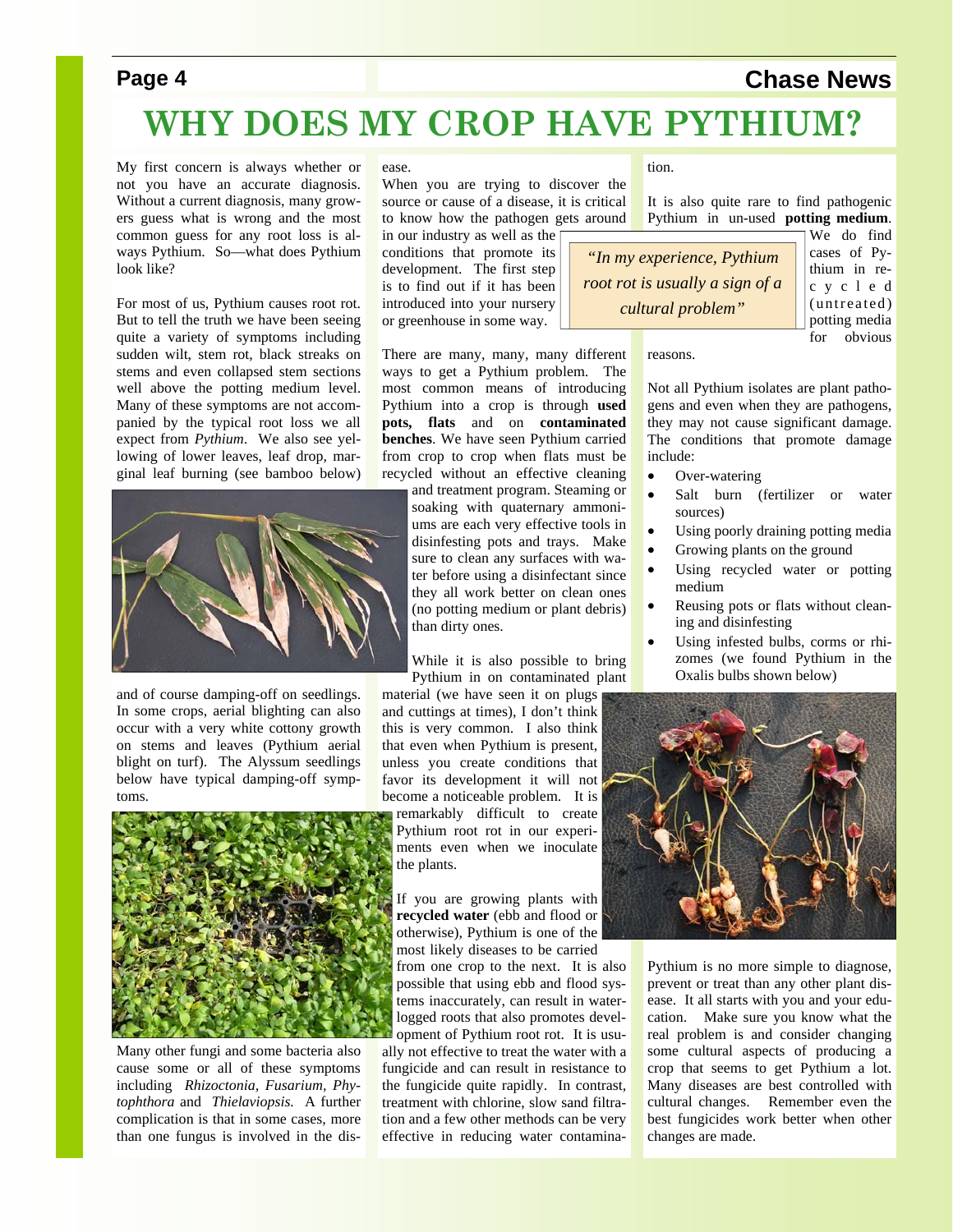#### **Page 5** Chase News

### **RESEARCH REVIEW**

**Black Root Rot on** 

**Pansy**—Right before the holiday break we finalized our first trial in several years on black root rot. On 2 November, 2009 *Viola x wittrockiana* (pansy) 'Crown Scarlet' plugs were planted in 3.5 inch pots containing Fafard Mix 2B. The plants were fertilized with 1/2 tsp. Osmocote Plus 15-9 -12 (8-9 month) the same day.

The test was conducted in a heated greenhouse with poly and shade cloth covering the top and sides. Plants were inoculated with a culture of *Thielaviopsis basicola* mixed with sterilized water by dipping the plugs into the inoculum before planting on 2 November, 2009. All treatments were applied as drenches at 35 ml (a little over 1 oz) per 3.5 inch pot as listed above on 3, 17 November and 1 December, 2009.

> *"Cleary's 3336 remains optimal for black root rot control on pansy"*

After one month, top grade was highest for noninoculated controls, Veranda O and Cleary's 3336. Medallion was less effective but better than the inoculated controls. The other products did not

**Pythium Blight Control on Turf** 

**Grass—**I have been checking for more information on efficacy of products for Pythium on ornamentals and discovered reports on Pythium blight on turf grass. This disease is usually a problem on turf grown in warmer climates where summer rainfall is plentiful and is not the more typical root rot seen so often on ornamentals. Pythium root dysfunction (sounds like root rot) does occur in some climates during the winter (like Washington State).

McCall and Horvath (Applied Turfgrass Science—19 October, 2009) performed trials in Virginia using several phosphonates including Signature, Aliette, Vital and Elemax compared to an unsprayed control and chemical standard—Subdue MAXX. The graph below shows the results for two years. In 2005 (orange) disease was very effectively controlled



give significant control of black root rot on pansy at this rating date. Final top grade was best for the noninoculated controls, 3336 and Veranda O. Medallion treated plants were significantly better than the inoculated controls but not as good as the previously mentioned products. None of the other fungicides gave any significant control of black root rot on pansy in this trial.

The final height data (in cm) from the 14th of December are shown in the graph below. They clearly demonstrate that the thiophanate methyl fungicide, Cleary 3336, was most effective in controlling stunting from black root rot. Veranda O and Medallion were somewhat less effective but still better than the other treatments. not as good. This test indicates that the most effective fungicides for black root rot on pansy continue to be thiophanate methyl products. Alternating a thiophanate methyl fungicide with either Medallion or Veranda O would be an effective resistance management program for this disease.



with all four of the phosphonates as well as the Subdue MAXX. However, in 2006 (yellow), disease was slightly lower and the level of control achieved differed. In this year, the best treatment was Signature followed by Vital, Elemax and Aliette. Only the chemical standard, Subdue MAXX failed to give significant control in 2006.

These results indicate to me that I should consider recommending phosphonates for use on **Pythium aerial blight** on ornamentals. I also plan to conduct additional trials on the more typical Pythium root rot in the next year with a wide variety of phosphonates as well as newer chemicals and industry standards. Watch for results in coming issues.